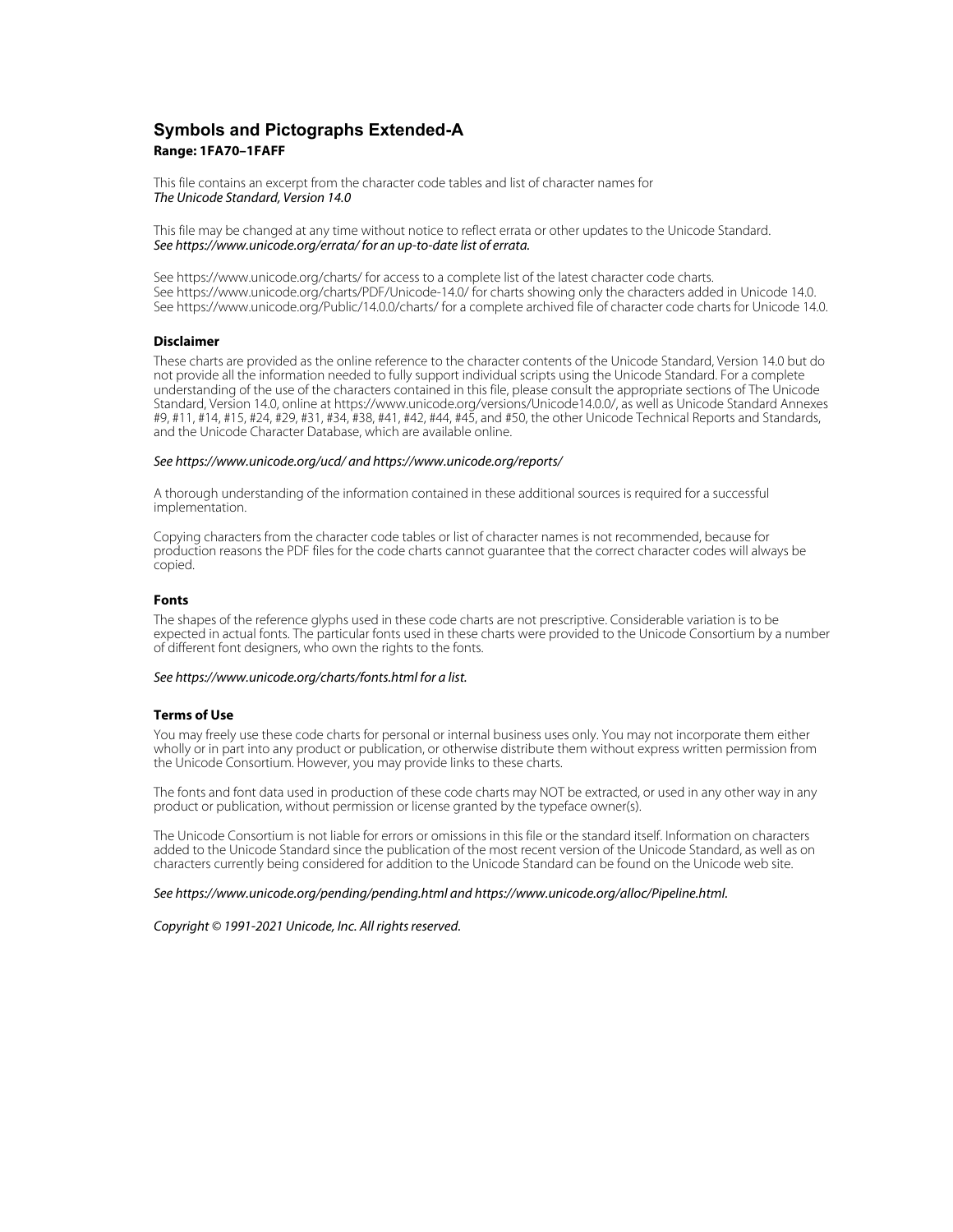|                |                                   |                      |               |                          |              |              |                           |                                                                                                                                                                                                                                                                                                                                                                             | 1FA7 1FA8 1FA9 1FAA 1FAB 1FAC 1FAD 1FAE 1FAF |
|----------------|-----------------------------------|----------------------|---------------|--------------------------|--------------|--------------|---------------------------|-----------------------------------------------------------------------------------------------------------------------------------------------------------------------------------------------------------------------------------------------------------------------------------------------------------------------------------------------------------------------------|----------------------------------------------|
| 0              |                                   | 0)                   | $\mathbb{Q}$  |                          |              | 签            | 6                         | $\begin{bmatrix} \cdot \\ \cdot \\ \cdot \end{bmatrix}$                                                                                                                                                                                                                                                                                                                     |                                              |
|                | 1FA70                             | 1FA80                | 1FA90         | 1FAA0                    | 1FAB0        | 1FAC0        | 1FAD0                     | 1FAE0                                                                                                                                                                                                                                                                                                                                                                       | 1FAF0                                        |
| $\mathbf{1}$   |                                   |                      | π             | Z,                       | $\mathbb{Z}$ | ୫ଚ           | $\mathbb{C}^{\mathbb{Z}}$ | $\begin{picture}(40,40) \put(0,0){\vector(0,1){30}} \put(15,0){\vector(0,1){30}} \put(15,0){\vector(0,1){30}} \put(15,0){\vector(0,1){30}} \put(15,0){\vector(0,1){30}} \put(15,0){\vector(0,1){30}} \put(15,0){\vector(0,1){30}} \put(15,0){\vector(0,1){30}} \put(15,0){\vector(0,1){30}} \put(15,0){\vector(0,1){30}} \put(15,0){\vector(0,1){30}} \put(15,0){\vector(0$ | €                                            |
|                | 1FA71                             | 1FA81                | 1FA91         | 1FAA1                    | 1FAB1        | 1FAC1        | 1FAD1                     | 1FAE1                                                                                                                                                                                                                                                                                                                                                                       | 1FAF1                                        |
| $\overline{2}$ |                                   | W                    |               | $\Rightarrow$            |              | $\mathbf{B}$ |                           | $\binom{1}{k}$                                                                                                                                                                                                                                                                                                                                                              | €                                            |
|                | <b>1FA72</b>                      | 1FA82                | 1FA92         | 1FAA2                    | 1FAB2        | $1FAC2$      | 1FAD2                     | 1FAE2                                                                                                                                                                                                                                                                                                                                                                       | 1FAF2                                        |
| 3              | $\not \hspace{-1.2mm} \mathbb{P}$ | $\mathscr{L}$        |               |                          | 奮            | Я            | ▩                         | 病的                                                                                                                                                                                                                                                                                                                                                                          | <b>COD</b>                                   |
|                | <b>1FA73</b>                      | 1FA83                | 1FA93         | 1FAA3                    | 1FAB3        | 1FAC3        | 1FAD3                     | 1FAE3                                                                                                                                                                                                                                                                                                                                                                       | 1FAF3                                        |
| 4              |                                   | $\overrightarrow{p}$ | ஜ             |                          | - K          | 3            |                           | (منأ                                                                                                                                                                                                                                                                                                                                                                        | $\mathbb{Z}^2$                               |
|                | <b>1FA74</b>                      | 1FA84                | 1FA94         | 1FAA4                    | 1FAB4        | 1FAC4        | 1FAD4                     | 1FAE4                                                                                                                                                                                                                                                                                                                                                                       | 1FAF4                                        |
| 5              |                                   |                      | $\sigma$      |                          | D            | Č            | $\overrightarrow{a}$      | $\left( \frac{1}{2} \right)$                                                                                                                                                                                                                                                                                                                                                |                                              |
|                |                                   | 1FA85                | 1FA95         | 1FAA5                    | 1FAB5        | 1FAC5        | 1FAD5                     | 1FAE5                                                                                                                                                                                                                                                                                                                                                                       | 1FAF5                                        |
| 6              |                                   |                      |               | $ \mathbb{H} $           | <b>DA</b>    |              |                           | $\langle \hspace{-0.2em} \langle \hspace{-0.2em} \langle \hspace{-0.2em} \langle \hspace{-0.2em} \langle \hspace{-0.2em} \langle \hspace{-0.2em} \langle \hspace{-0.2em} \langle \hspace{-0.2em} \langle \hspace{-0.2em} \langle \hspace{-0.2em} \langle \hspace{-0.2em} \langle \hspace{-0.2em} \rangle \hspace{-0.2em} \rangle \hspace{-0.2em} \rangle$                   | ∠∕∑                                          |
|                |                                   | 1FA86                | 1FA96         | 1FAA6                    | 1FAB6        |              | 1FAD6                     | 1FAE6                                                                                                                                                                                                                                                                                                                                                                       | 1FAF6                                        |
| 7              |                                   |                      |               | $\mathbb{F}$             |              |              |                           | Qo                                                                                                                                                                                                                                                                                                                                                                          |                                              |
|                |                                   |                      | 1FA97         | 1FAA7                    | 1FAB7        |              | 1FAD7                     | 1FAE7                                                                                                                                                                                                                                                                                                                                                                       |                                              |
| 8              |                                   |                      |               | $\bm{\Theta}$            | vy,          |              | ౪                         |                                                                                                                                                                                                                                                                                                                                                                             |                                              |
|                | <b>1FA78</b>                      |                      | 1FA98         | 1FAA8                    | 1FAB8        |              | 1FAD8                     |                                                                                                                                                                                                                                                                                                                                                                             |                                              |
| 9              | 3                                 |                      |               |                          | ÇD)          |              | 回                         |                                                                                                                                                                                                                                                                                                                                                                             |                                              |
|                | <b>1FA79</b>                      |                      | 1FA99         | 1FAA9                    | 1FAB9        |              | 1FAD9                     |                                                                                                                                                                                                                                                                                                                                                                             |                                              |
| A              |                                   |                      |               |                          |              |              |                           |                                                                                                                                                                                                                                                                                                                                                                             |                                              |
|                | <b>IFAIA</b>                      |                      | 1FA9A         | 1FAAA                    | 1FABA        |              |                           |                                                                                                                                                                                                                                                                                                                                                                             |                                              |
| В              | <b>ER</b>                         |                      | <b>READER</b> | $\left[ \bullet \right]$ |              |              |                           |                                                                                                                                                                                                                                                                                                                                                                             |                                              |
|                | 1FA7B                             |                      | 1FA9B         | 1FAAB                    |              |              |                           |                                                                                                                                                                                                                                                                                                                                                                             |                                              |
| C              |                                   |                      |               | $\bullet$                |              |              |                           |                                                                                                                                                                                                                                                                                                                                                                             |                                              |
|                | 1FA7C                             |                      | 1FA9C         | 1FAAC                    |              |              |                           |                                                                                                                                                                                                                                                                                                                                                                             |                                              |
| D              |                                   |                      | U<br>1FA9D    |                          |              |              |                           |                                                                                                                                                                                                                                                                                                                                                                             |                                              |
| Ε              |                                   |                      | C             |                          |              |              |                           |                                                                                                                                                                                                                                                                                                                                                                             |                                              |
|                |                                   |                      | 1FA9E         |                          |              |              |                           |                                                                                                                                                                                                                                                                                                                                                                             |                                              |
| F              |                                   |                      |               |                          |              |              |                           |                                                                                                                                                                                                                                                                                                                                                                             |                                              |

The Unicode Standard 14.0, Copyright © 1991-2021 Unicode, Inc. All rights reserved.